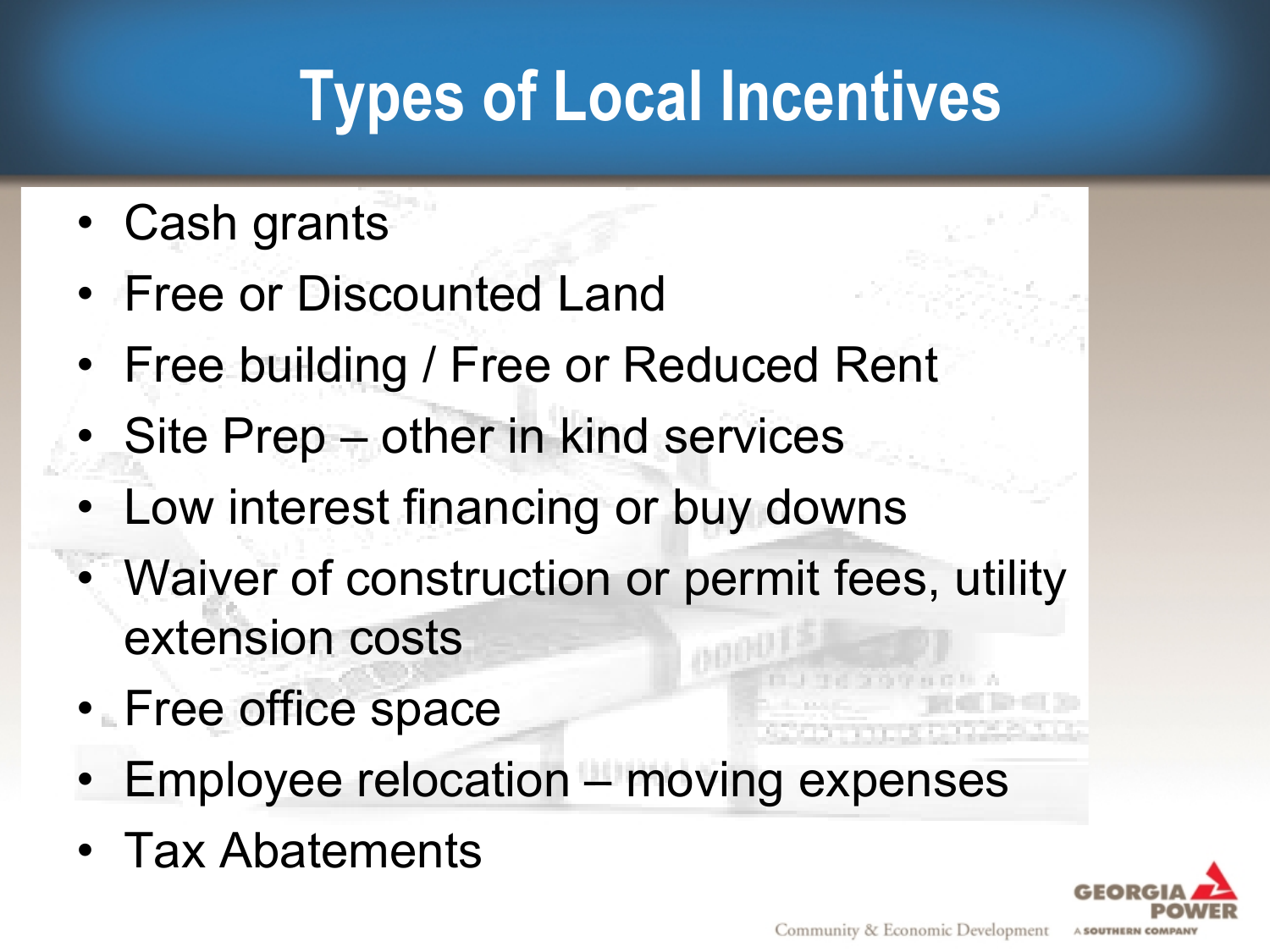# **Using Local Incentives**



- Match your incentives to meet critical project needs – up front versus deferred
- Determine what's needed to close the deal and determine if you can afford that BEFORE you make the offer
- Leverage other grants make a good deal better!
- Performance standards or clawbacks non threatening!

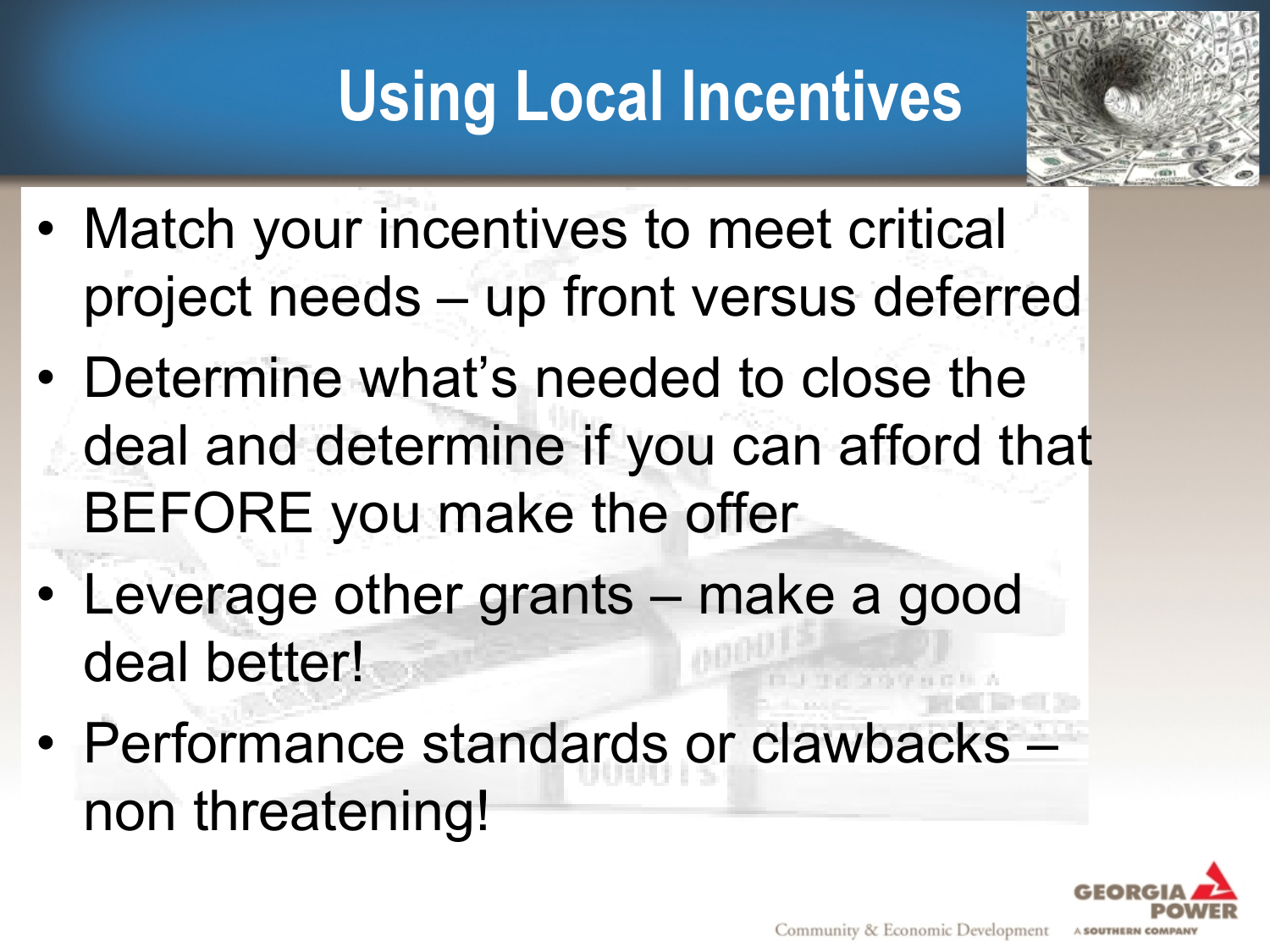# **An Incentives Strategy – Good Idea!**

- Your public partners have approved the offer (ahead of time)
- Confidence/image with the prospect
- Different levels based on jobs and investment thresholds
	- Fair for new or existing industry
	- Keeps you out of trouble and passing the front page test

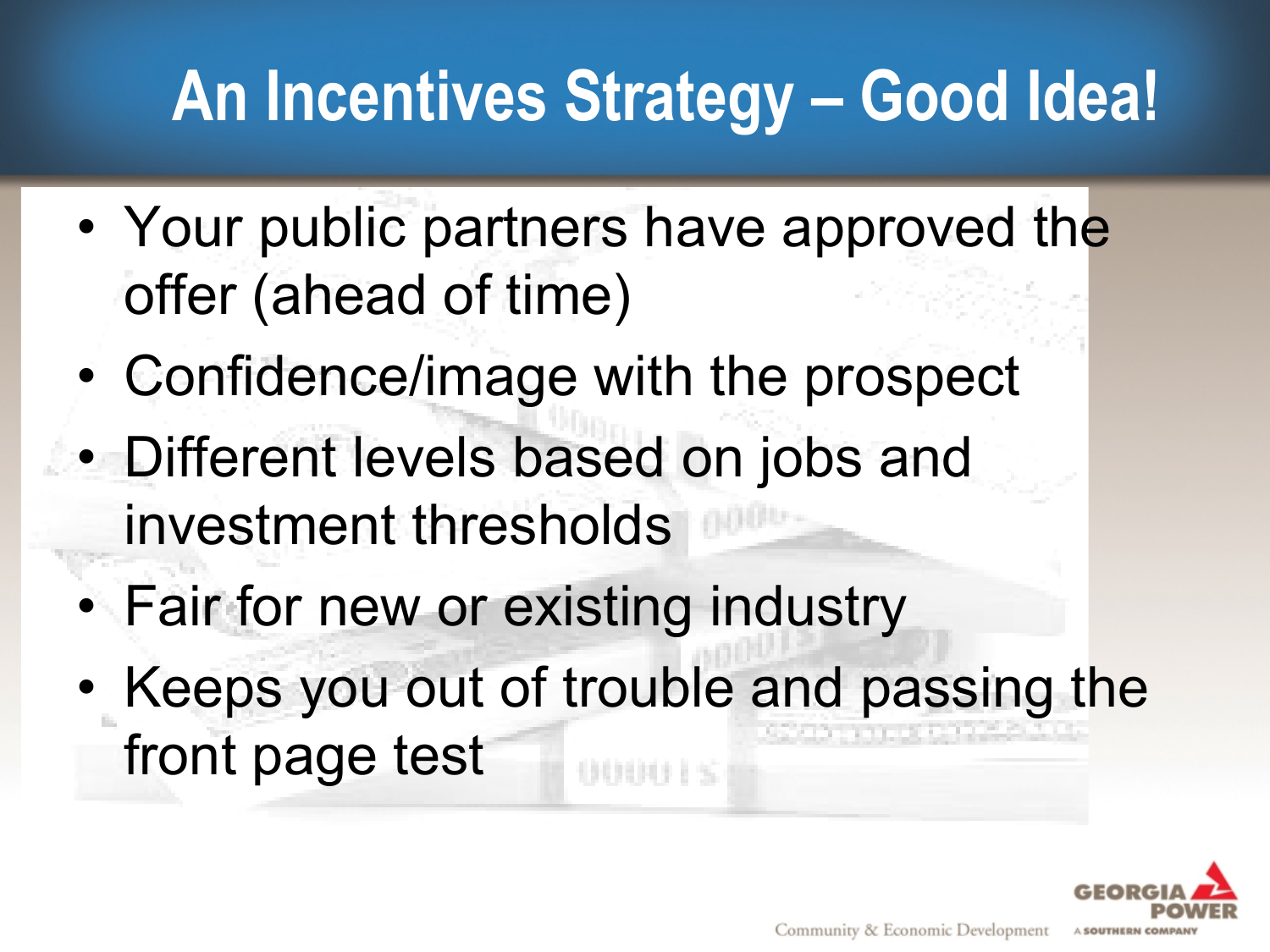### **Incentives Strategy – Tiered Approach**

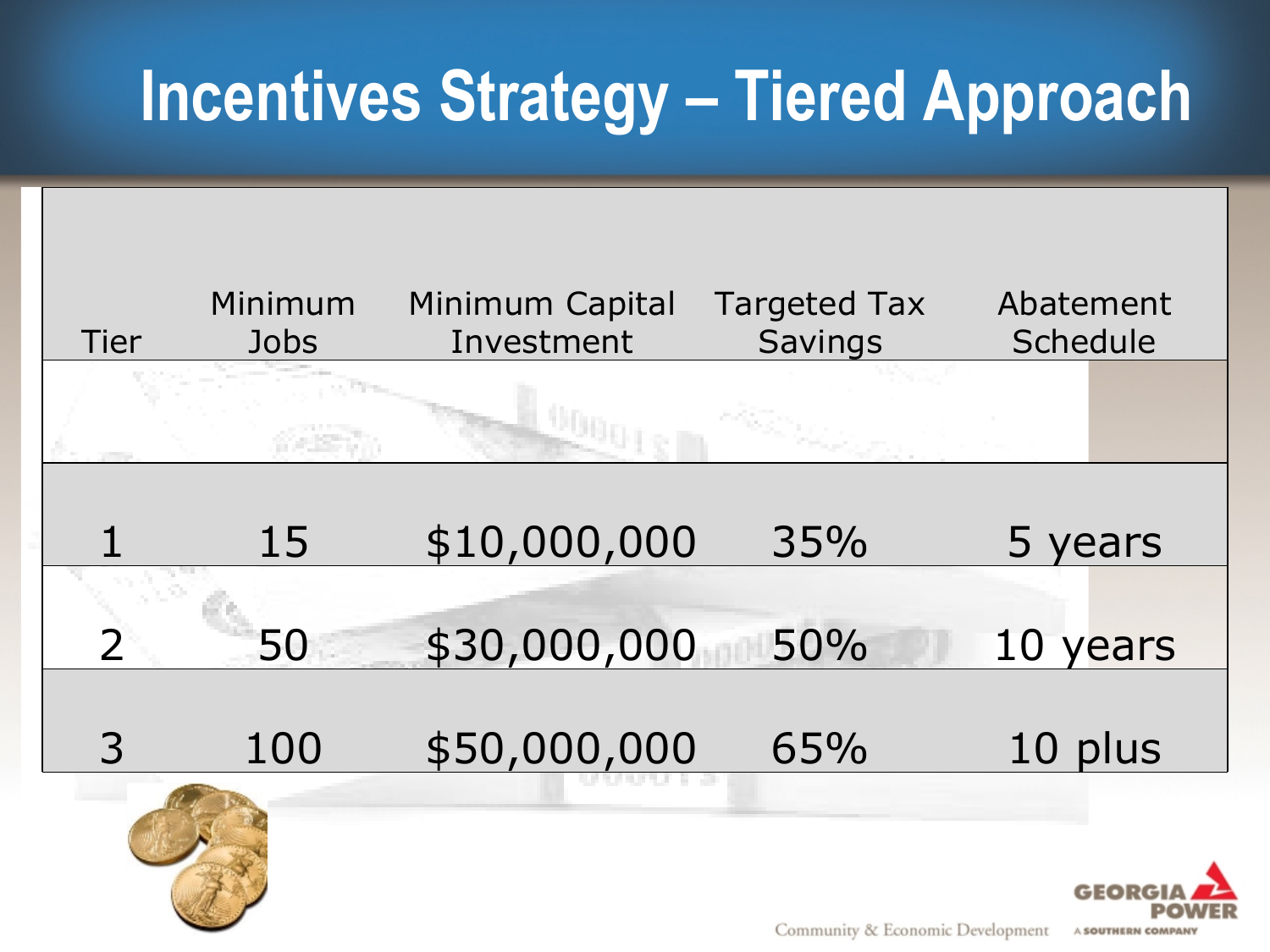#### **Special Tax Schedules**

| <b>Project Wood Chip - Tax Schedules</b> |  |  |  |
|------------------------------------------|--|--|--|
|------------------------------------------|--|--|--|

| Equipment Investment - phase 1 |                    | \$30,000,000        |                                    |             |                 |             |           |
|--------------------------------|--------------------|---------------------|------------------------------------|-------------|-----------------|-------------|-----------|
| <b>Depreciation</b>            |                    | 8 to 12 years       |                                    |             |                 |             |           |
| 2014 Millage - school + county |                    | 29.00 mills         |                                    |             |                 |             |           |
|                                |                    |                     |                                    |             |                 |             |           |
|                                |                    |                     | County+School                      |             | Incentive       | Proposed    |           |
|                                |                    |                     | Reported                           | Normal      | <b>Special</b>  | Tax         | Tax       |
| $Yr$                           | <b>Bond Amount</b> | <b>Depreciation</b> | Investment                         | 100% Taxes  | <b>Schedule</b> | Savings     | Payments  |
| $\mathbf{1}$                   | \$30,000,000       | 92%                 | \$27,600,000                       | \$320,160   | 90%             | \$288,144   | \$32,016  |
| $\overline{2}$                 | \$30,000,000       | 85%                 | \$25,500,000                       | \$295,800   | 80%             | \$236,640   | \$59,160  |
| $\overline{\mathbf{3}}$        | \$30,000,000       | 78%                 | \$23,400,000                       | \$271,440   | 70%             | \$190,008   | \$81,432  |
| $\overline{\mathbf{r}}$        | \$30,000,000       | 70%                 | \$21,000,000                       | \$243,600   | 60%             | \$146,160   | \$97,440  |
| 5                              | \$30,000,000       | 63%                 | \$18,900,000                       | \$219,240   | 50%             | \$109,620   | \$109,620 |
| 6                              | \$30,000,000       | 54%                 | \$16,200,000                       | \$187,920   | 40%             | \$75,168    | \$112,752 |
| $\overline{7}$                 | \$30,000,000       | 44%                 | \$13,200,000                       | \$153,120   | 30%             | \$45,936    | \$107,184 |
| 8                              | \$30,000,000       | 34%                 | \$10,200,000                       | \$118,320   | 20%             | \$23,664    | \$94,656  |
| 9                              | \$30,000,000       | 28%                 | \$8,400,000                        | \$97,440    | 10%             | \$9,744     | \$87,696  |
| 10                             | \$30,000,000       | 25%                 | \$7,500,000                        | \$87,000    | 0%              | <u>\$0</u>  | \$87,000  |
|                                |                    |                     |                                    | \$1,994,040 |                 | \$1,125,084 | \$868,956 |
|                                |                    |                     | <b>Company's Potential Savings</b> |             |                 | 56%         |           |

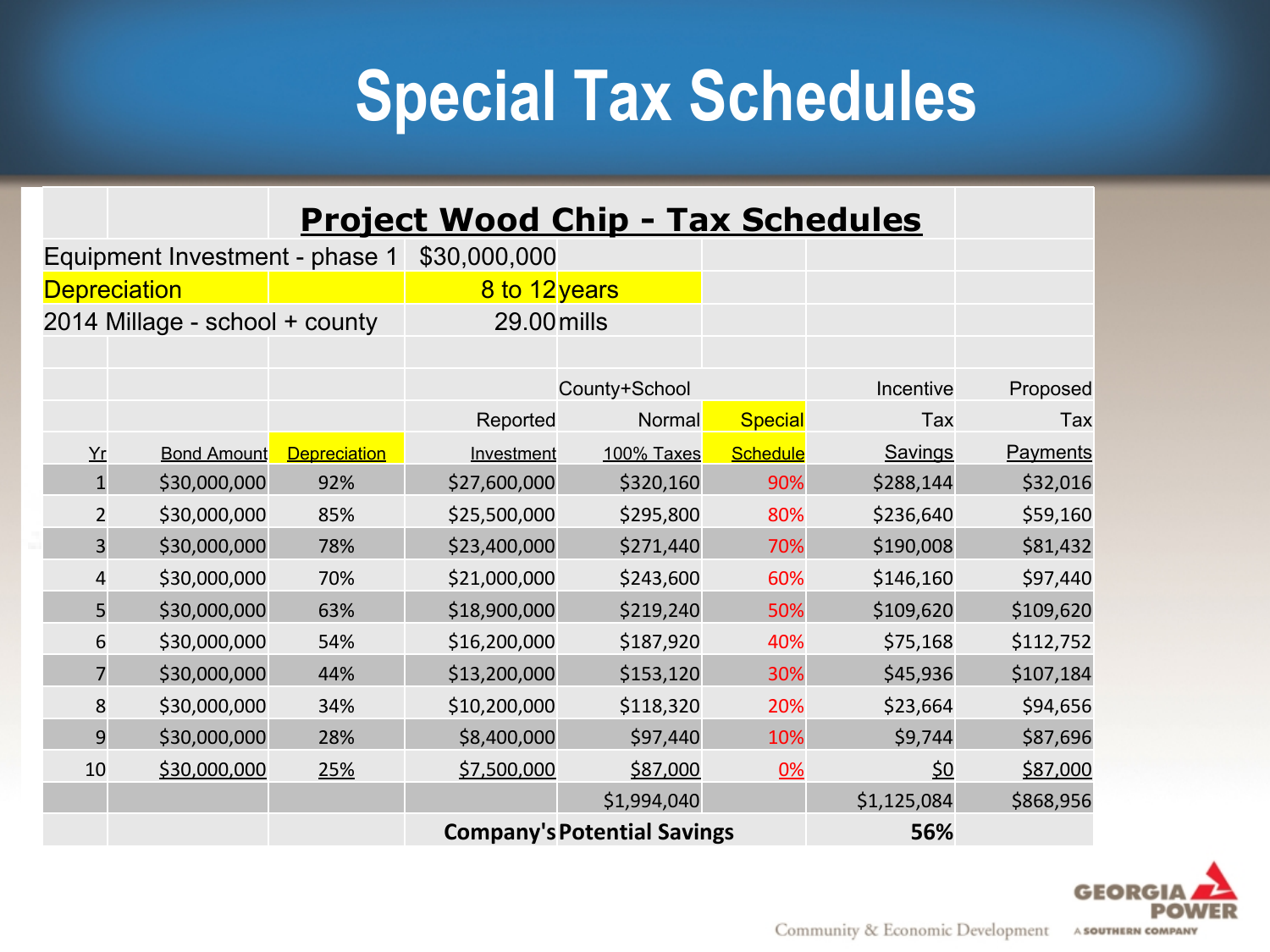## **Special Tax Schedules**

|                                | <b>Project Headquarters - Tax Schedules</b> |                    |              |                                    |          |                  |             |
|--------------------------------|---------------------------------------------|--------------------|--------------|------------------------------------|----------|------------------|-------------|
| Equipment Investment - phase 1 |                                             |                    | \$30,000,000 |                                    |          |                  |             |
| <b>Real Property</b>           |                                             |                    | 100%         |                                    |          |                  |             |
| 2014 Millage - school + county |                                             | <b>29.00 mills</b> |              |                                    |          |                  |             |
|                                |                                             |                    |              |                                    |          |                  |             |
|                                |                                             |                    |              | County+School                      |          | <b>Incentive</b> | Proposed    |
|                                |                                             |                    | Reported     | Normal                             | Special  | <b>Tax</b>       | Tax         |
| Yr                             | <b>Bond Amount</b>                          | Depreciation       | Investment   | <b>100% Taxes</b>                  | Schedule | <b>Savings</b>   | Payments    |
| $\mathbf{1}$                   | \$30,000,000                                | 100%               | \$30,000,000 | \$348,000                          | 90%      | \$313,200        | \$34,800    |
| $\overline{2}$                 | \$30,000,000                                | 100%               | \$30,000,000 | \$348,000                          | 80%      | \$278,400        | \$69,600    |
| $\overline{3}$                 | \$30,000,000                                | 100%               | \$30,000,000 | \$348,000                          | 70%      | \$243,600        | \$104,400   |
| 4                              | \$30,000,000                                | 100%               | \$30,000,000 | \$348,000                          | 60%      | \$208,800        | \$139,200   |
| 5                              | \$30,000,000                                | 100%               | \$30,000,000 | \$348,000                          | 50%      | \$174,000        | \$174,000   |
| 6                              | \$30,000,000                                | 100%               | \$30,000,000 | \$348,000                          | 40%      | \$139,200        | \$208,800   |
| $\overline{7}$                 | \$30,000,000                                | 100%               | \$30,000,000 | \$348,000                          | 30%      | \$104,400        | \$243,600   |
| 8                              | \$30,000,000                                | 100%               | \$30,000,000 | \$348,000                          | 20%      | \$69,600         | \$278,400   |
| 9                              | \$30,000,000                                | 100%               | \$30,000,000 | \$348,000                          | 10%      | \$34,800         | \$313,200   |
| 10                             | \$30,000,000                                | 100%               | \$30,000,000 | \$348,000                          | $0\%$    | \$0              | \$348,000   |
|                                |                                             |                    |              | \$3,480,000                        |          | \$1,566,000      | \$1,914,000 |
|                                |                                             |                    |              | <b>Company's Potential Savings</b> |          | 45%              |             |

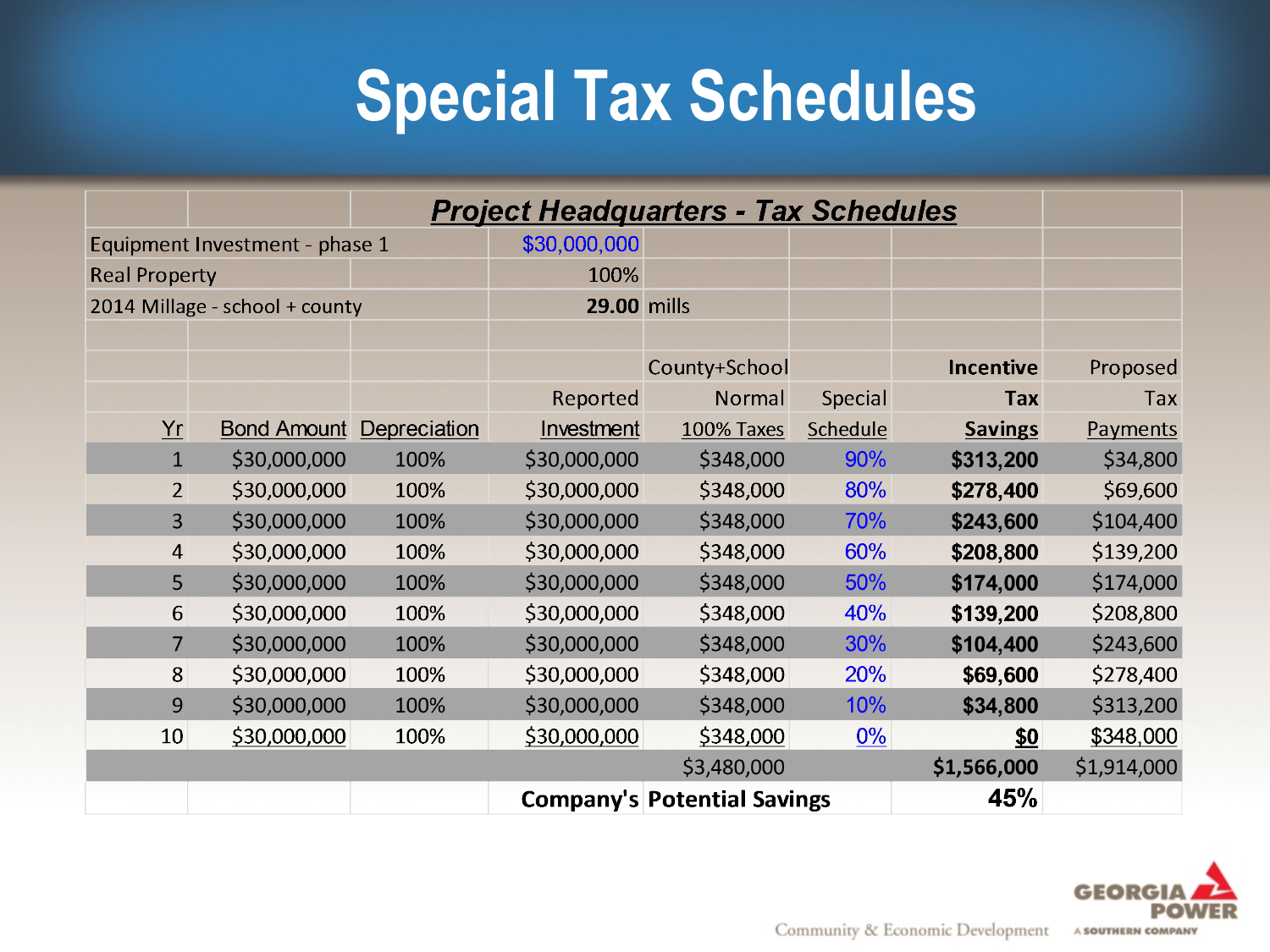# **Project Rocket**

- International textiles
- 140 direct jobs
- \$90 million investment
- 130 + years in business
- Economic impact exceeds \$7 million
- 2 community finalists, 2 SE states



#### The Project The Project Needs

- Requires existing building
- 20 acres for two phases will commit to 3<sup>rd</sup> phase
- More land needed
- Reducing risks and start up costs are critical
- Concerns with utility connections and muni utility costs
- Clarity on property taxes over life of investments

A SOUTHERN COMPAN